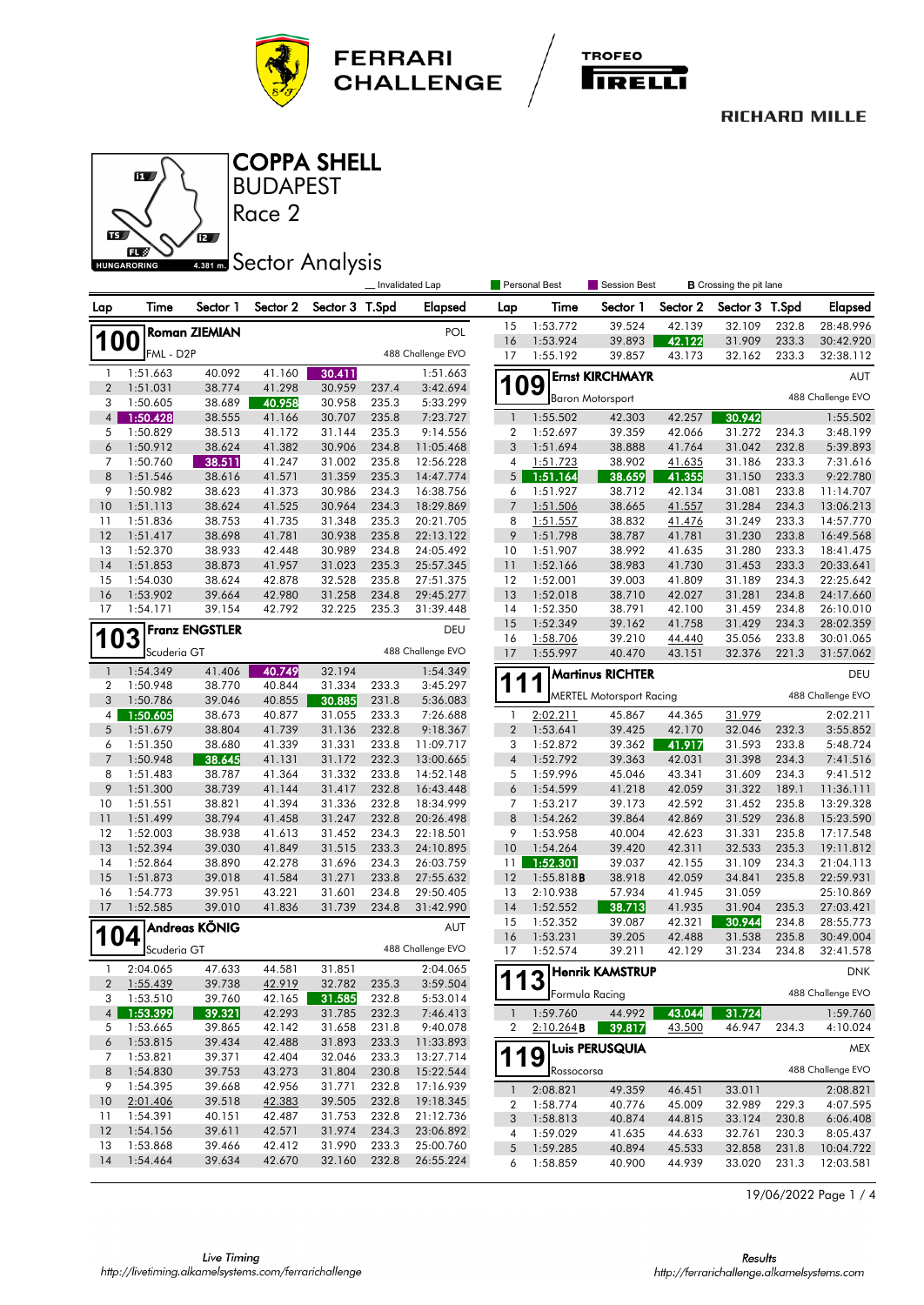





**BUDAPEST** COPPA SHELL

Race 2

# **4.381 mm** Sector Analysis

|                |                      |                          |                  |                  |                | Invalidated Lap        |                     | <b>Personal Best</b> | <b>Session Best</b>             |                  | <b>B</b> Crossing the pit lane |                |                        |
|----------------|----------------------|--------------------------|------------------|------------------|----------------|------------------------|---------------------|----------------------|---------------------------------|------------------|--------------------------------|----------------|------------------------|
| Lap            | Time                 | Sector 1                 | Sector 2         | Sector 3 T.Spd   |                | <b>Elapsed</b>         | Lap                 | Time                 | Sector 1                        | Sector 2         | Sector 3                       | T.Spd          | <b>Elapsed</b>         |
| $\overline{7}$ | 1:59.431             | 41.792                   | 44.932           | 32.707           | 230.3          | 14:03.012              | 5                   | 1:53.524             | 39.615                          | 42.384           | 31.525                         | 235.3          | 9:37.577               |
| 8              | 1:57.991             | 40.250                   | 44.990           | 32.751           | 230.8          | 16:01.003              | 6                   | 1:53.406             | 39.321                          | 42.576           | 31.509                         | 234.3          | 11:30.983              |
| 9              | 1:59.473             | 41.016                   | 45.787           | 32.670           | 230.8          | 18:00.476              | $\overline{7}$      | 1:52.834             | 39.263                          | 41.749           | 31.822                         | 234.8          | 13:23.817              |
| 10             | 1:58.252             | 41.005                   | 44.481           | 32.766           | 227.4          | 19:58.728              | 8                   | 1:54.827             | 40.917                          | 42.192           | 31.718                         | 233.3          | 15:18.644              |
| 11             | 1:57.891             | 40.325                   | 44.539           | 33.027           | 229.3          | 21:56.619              |                     |                      | <b>Tommy LINDROTH</b>           |                  |                                |                | SWE                    |
| 12             | 1:58.218             | 40.224                   | 44.935           | 33.059           | 232.3          | 23:54.837              | 127                 |                      |                                 |                  |                                |                |                        |
| 13             | 1:57.294             | 40.447                   | 44.345           | 32.502           | 231.8          | 25:52.131              |                     |                      | <b>Baron Motorsport</b>         |                  |                                |                | 488 Challenge EVO      |
| 14             | 2:00.575             | 40.564                   | 46.050           | 33.961           | 231.8          | 27:52.706              | $\overline{1}$      | 2:04.712             | 48.132                          | 44.920           | 31.660                         |                | 2:04.712               |
| 15<br>16       | 2:01.992<br>2:01.380 | 41.964<br>41.304         | 46.465<br>46.335 | 33.563           | 230.8<br>229.3 | 29:54.698              | $\boldsymbol{2}$    | 1:55.268             | 40.008                          | 42.628           | 32.632                         | 231.8          | 3:59.980               |
|                |                      |                          |                  | 33.741           |                | 31:56.078              | 3                   | 1:53.893             | 40.147                          | 42.412           | 31.334                         | 229.3          | 5:53.873               |
| <b>120</b>     | <b>Guy FAWE</b>      |                          |                  |                  |                | BEL                    | $\pmb{4}$<br>5      | 1:53.145<br>1:55.137 | 39.791<br>40.449                | 42.106<br>43.051 | 31.248<br>31.637               | 231.3<br>232.3 | 7:47.018<br>9:42.155   |
|                | Scuderia FMA         |                          |                  |                  |                | 488 Challenge EVO      | 6                   | 1:53.463             | 39.632                          | 42.591           | 31.240                         | 231.8          | 11:35.618              |
| $\mathbf{1}$   | 1:58.676             | 44.364                   | 43.089           | 31.223           |                | 1:58.676               | $\overline{7}$      | 1:53.334             | 39.277                          | 42.571           | 31.486                         | 232.3          | 13:28.952              |
| 2              | 1:52.798             | 39.544                   | 42.267           | 30.987           | 236.3          | 3:51.474               | 8                   | 1:54.356             | 40.007                          | 42.720           | 31.629                         | 233.3          | 15:23.308              |
| 3              | 1:52.976             | 39.348                   | 42.507           | 31.121           | 236.8          | 5:44.450               | 9                   | 1:56.062             | 41.025                          | 43.508           | 31.529                         | 231.3          | 17:19.370              |
| 4              | 1:52.726             | 39.197                   | 42.407           | 31.122           | 234.8          | 7:37.176               | 10                  | 1:53.207             | 39.191                          | 42.294           | 31.722                         | 232.8          | 19:12.577              |
| 5 <sup>1</sup> | 1:52.508             | 39.101                   | 42.325           | 31.082           | 234.8          | 9:29.684               | 11                  | 1:53.111             | 39.581                          | 42.229           | 31.301                         | 233.3          | 21:05.688              |
| 6              | 1:52.857             | 38.887                   | 42.863           | 31.107           | 236.3          | 11:22.541              | 12                  | 1:52.984             | 39.438                          | 42.007           | 31.539                         | 233.3          | 22:58.672              |
| $\overline{7}$ | 1:52.558             | 38.867                   | 42.513           | 31.178           | 235.3          | 13:15.099              | 13                  | 1:54.066             | 39.517                          | 42.804           | 31.745                         | 231.8          | 24:52.738              |
| 8              | 1:53.170             | 39.161                   | 42.713           | 31.296           | 235.3          | 15:08.269              | 14                  | 1:53.927             | 39.619                          | 42.638           | 31.670                         | 230.8          | 26:46.665              |
| 9              | 1:53.010             | 39.110                   | 42.787           | 31.113           | 235.8          | 17:01.279              | 15                  | 1:53.697             | 39.583                          | 42.552           | 31.562                         | 231.8          | 28:40.362              |
| 10             | 1:53.083             | 38.961                   | 42.807           | 31.315           | 235.8          | 18:54.362              | 16                  | 1:54.292             | 39.728                          | 42.735           | 31.829                         | 231.8          | 30:34.654              |
| 11             | 1:53.571             | 39.306                   | 42.707           | 31.558           | 234.3          | 20:47.933              | 17                  | 1:55.032             | 39.752                          | 43.279           | 32.001                         | 232.8          | 32:29.686              |
| 12             | 1:52.812             | 38.781                   | 42.691           | 31.340           | 236.3          | 22:40.745              |                     |                      | <b>Alexander NUSSBAUMER</b>     |                  |                                |                | <b>AUT</b>             |
| 13<br>14       | 1:53.718<br>1:53.461 | 39.072<br>38.911         | 42.817<br>42.828 | 31.829<br>31.722 | 236.3<br>236.8 | 24:34.463<br>26:27.924 |                     | 36                   | Gohm Motorsport - Herter Racing |                  |                                |                | 488 Challenge EVO      |
| 15             | 1:53.399             | 39.236                   | 42.863           | 31.300           | 236.3          | 28:21.323              |                     |                      |                                 |                  |                                |                |                        |
| 16             | 1:53.151             | 38.894                   | 42.853           | 31.404           | 236.8          | 30:14.474              | 1<br>$\overline{2}$ | 2:02.915<br>1:54.543 | 46.379<br>39.492                | 44.555           | 31.981                         | 230.8          | 2:02.915               |
| 17             | 1:55.712             | 39.451                   | 44.146           | 32.115           | 237.4          | 32:10.186              | 3                   | 1:52.786             | 39.404                          | 42.634<br>42.167 | 32.417<br>31.215               | 230.3          | 3:57.458<br>5:50.244   |
|                |                      | <b>Peter CHRISTENSEN</b> |                  |                  |                |                        | $\sqrt{4}$          | 1:53.196             | 39.232                          | 42.537           | 31.427                         | 230.8          | 7:43.440               |
| 121            |                      |                          |                  |                  |                | <b>DNK</b>             | 5                   | 1:53.598             | 39.616                          | 42.501           | 31.481                         | 230.3          | 9:37.038               |
|                |                      | Formula Racing           |                  |                  |                | 488 Challenge EVO      | 6                   | 1:53.493             | 39.500                          | 42.403           | 31.590                         | 230.3          | 11:30.531              |
| $\mathbf{1}$   | 2:02.569             | 46.080                   | 44.372           | 32.117           |                | 2:02.569               | $\overline{7}$      | 1:55.575             | 41.378                          | 42.468           | 31.729                         | 229.3          | 13:26.106              |
| $\overline{2}$ | 1:54.396             | 39.412                   | 42.440           | 32.544           | 234.3          | 3:56.965               | 8                   | 1:53.581             | 39.421                          | 42.314           | 31.846                         | 229.3          | 15:19.687              |
| 3              | 1:52.588             | 39.265                   | 41.817           | 31.506           | 233.3          | 5:49.553               | 9                   | 1:54.252             | 40.067                          | 42.807           | 31.378                         | 229.3          | 17:13.939              |
| $\overline{4}$ | 1:52.718             | 39.290                   | 42.162           | 31.266           | 233.3          | 7:42.271               | 10                  | 1:53.452             | 39.315                          | 42.700           | 31.437                         | 229.3          | 19:07.391              |
| 5              | 1:54.012             | 40.222                   | 42.202           | 31.588           | 233.3          | 9:36.283               | 11                  | 1:52.880             | 39.274                          | 42.059           | 31.547                         | 230.8          | 21:00.271              |
| 6              | 1:53.580             | 39.281                   | 42.576           | 31.723           | 232.8          | 11:29.863              | 12                  | 1:53.494             | 39.220                          | 42.537           | 31.737                         | 231.8          | 22:53.765              |
| 7              | 1:53.524             | 39.564                   | 42.144           | 31.816           | 234.3          | 13:23.387              | 13                  | 1:53.836             | 39.661                          | 42.445           | 31.730                         | 229.8          | 24:47.601              |
| 8<br>9         | 1:54.330             | 40.456                   | 42.405           | 31.469           | 234.3          | 15:17.717              | 14                  | 1:54.168             | 39.617                          | 42.954           | 31.597                         | 230.8          | 26:41.769              |
| 10             | 2:04.190<br>1:56.756 | 39.182<br>39.920         | 53.475<br>43.433 | 31.533<br>33.403 | 232.8<br>232.3 | 17:21.907<br>19:18.663 | 15<br>16            | 1:54.352<br>1:54.169 | 39.446<br>39.403                | 43.005<br>42.859 | 31.901<br>31.907               | 230.8<br>230.8 | 28:36.121<br>30:30.290 |
| 11             | 1:54.624             | 40.353                   | 42.585           | 31.686           | 234.3          | 21:13.287              | 17                  | 1:54.301             | 39.756                          | 42.881           | 31.664                         | 231.3          | 32:24.591              |
| 12             | 1:54.882             | 39.559                   | 43.301           | 32.022           | 234.3          | 23:08.169              |                     |                      |                                 |                  |                                |                |                        |
| 13             | 1:54.658             | 39.982                   | 42.724           | 31.952           | 232.8          | 25:02.827              | 140                 |                      | <b>Pino FRASCARO</b>            |                  |                                |                | ITA                    |
| 14             | 1:53.157             | 39.147                   | 42.267           | 31.743           | 232.3          | 26:55.984              |                     | Kessel Racing        |                                 |                  |                                |                | 488 Challenge EVO      |
| 15             | 1:53.640             | 39.617                   | 42.420           | 31.603           | 232.8          | 28:49.624              | $\mathbf{1}$        | 2:07.613             | 48.684                          | 46.170           | 32.759                         |                | 2:07.613               |
| 16             | 1:53.843             | 39.802                   | 42.408           | 31.633           | 233.8          | 30:43.467              | 2                   | 1:59.619             | 41.008                          | 45.598           | 33.013                         | 232.8          | 4:07.232               |
| 17             | 1:54.966             | 39.674                   | 43.271           | 32.021           | 234.3          | 32:38.433              | 3                   | 1:58.272             | 40.610                          | 45.181           | 32.481                         | 231.3          | 6:05.504               |
|                |                      | <b>Joakim OLANDER</b>    |                  |                  |                | SWE                    | 4                   | 1:58.971             | 40.346                          | 45.765           | 32.860                         | 233.3          | 8:04.475               |
|                | 26                   |                          |                  |                  |                |                        | 5                   | 1:59.386             | 40.815                          | 45.837           | 32.734                         | 233.3          | 10:03.861              |
|                |                      | Scuderia Autoropa        |                  |                  |                | 488 Challenge EVO      | 6                   | 1:59.008             | 40.360                          | 45.458           | 33.190                         | 234.3          | 12:02.869              |
| $\mathbf{1}$   | 2:03.333             | 47.099                   | 44.202           | 32.032           |                | 2:03.333               | $\overline{7}$      | 1:58.840             | 40.587                          | 46.032           | 32.221                         | 233.3          | 14:01.709              |
| 2              | 1:54.690             | 39.599                   | 43.036           | 32.055           | 233.3          | 3:58.023               | 8                   | 1:58.379             | 40.345                          | 45.302           | 32.732                         | 235.3          | 16:00.088              |
| 3              | 1:52.991             | 39.337                   | 42.149           | 31.505           | 233.8          | 5:51.014               | 9                   | 1:59.352             | 40.650                          | 45.950           | 32.752                         | 234.8          | 17:59.440              |
| 4              | 1:53.039             | 39.170                   | 42.209           | 31.660           | 234.3          | 7:44.053               | 10                  | 1:58.149             | 40.566                          | 45.256           | 32.327                         | 232.8          | 19:57.589              |

19/06/2022 Page 2 / 4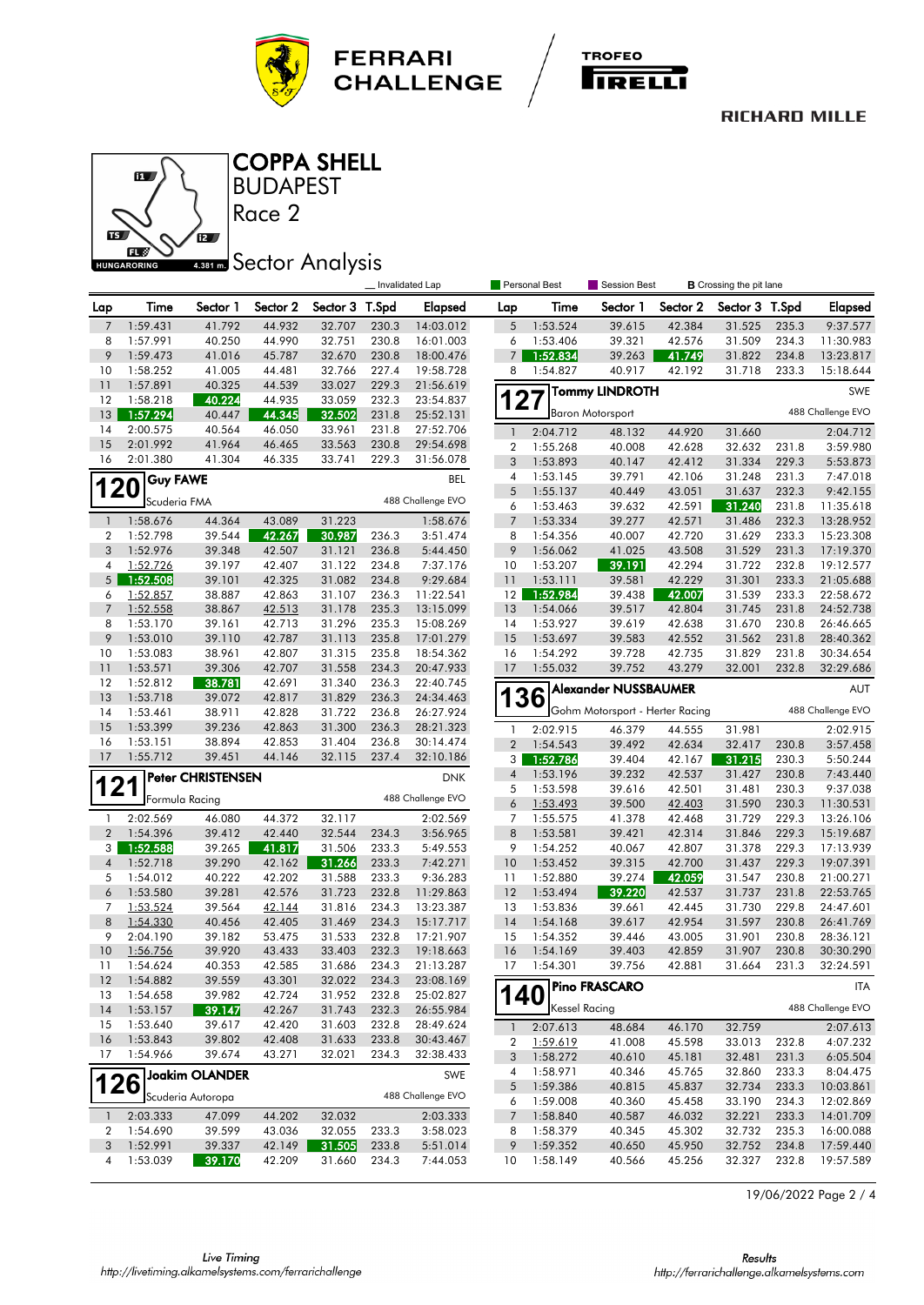





BUDAPEST COPPA SHELL

Race 2

# **4.381 mm** Sector Analysis

|                       |           |                          |          |          |       | Invalidated Lap   |                          | Personal Best        | Session Best                    |                  | <b>B</b> Crossing the pit lane |                |                        |
|-----------------------|-----------|--------------------------|----------|----------|-------|-------------------|--------------------------|----------------------|---------------------------------|------------------|--------------------------------|----------------|------------------------|
| Lap                   | Time      | Sector 1                 | Sector 2 | Sector 3 | T.Spd | Elapsed           | Lap                      | Time                 | Sector 1                        | Sector 2         | Sector 3                       | T.Spd          | <b>Elapsed</b>         |
| $\overline{11}$       | 1:57.351  | 40.037                   | 45.124   | 32.190   | 235.8 | 21:54.940         | 11                       | 1:53.304             | 39.008                          | 42.191           | 32.105                         | 236.8          | 20:39.698              |
| 12                    | 1:58.782  | 40.517                   | 45.416   | 32.849   | 235.8 | 23:53.722         | 12                       | 1:52.333             | 39.094                          | 41.985           | 31.254                         | 236.3          | 22:32.031              |
| 13                    | 1:57.313  | 40.212                   | 44.794   | 32.307   | 234.8 | 25:51.035         | 13                       | 1:52.714             | 38.891                          | 42.191           | 31.632                         | 234.8          | 24:24.745              |
| 14                    | 1:59.992  | 40.251                   | 46.067   | 33.674   | 235.3 | 27:51.027         | 14                       | 1:52.846             | 39.000                          | 42.443           | 31.403                         | 235.8          | 26:17.591              |
| 15                    | 2:02.329  | 41.912                   | 47.190   | 33.227   | 233.8 | 29:53.356         | 15                       | 1:52.489             | 39.134                          | 42.103           | 31.252                         | 235.8          | 28:10.080              |
| 16                    | 2:03.587  | 41.242                   | 48.949   | 33.396   | 235.8 | 31:56.943         | 16                       | 1:54.243             | 39.118                          | 43.449           | 31.676                         | 236.3          | 30:04.323              |
|                       |           | <b>Werner GENTER</b>     |          |          |       | DEU               | 17                       | 1:55.787             | 39.306                          | 44.324           | 32.157                         | 235.3          | 32:00.110              |
| 150                   |           | Moll Sportwagen Hannover |          |          |       | 488 Challenge EVO |                          |                      | <b>Fons SCHELTEMA</b>           |                  |                                |                | <b>NLD</b>             |
| $\mathbf{1}$          | 2:09.350  | 50.075                   | 46.748   | 32.527   |       | 2:09.350          |                          | <b>Kessel Racing</b> |                                 |                  |                                |                | 488 Challenge EVO      |
| $\overline{2}$        | 1:58.653  | 41.059                   | 44.528   | 33.066   | 231.3 | 4:08.003          | 1                        | 1:58.246             | 44.064                          | 42.756           | 31.426                         |                | 1:58.246               |
| 3                     | 1:58.763  | 40.913                   | 44.867   | 32.983   | 229.3 | 6:06.766          | $\overline{2}$           | 1:52.475             | 39.662                          | 41.676           | 31.137                         | 230.8          | 3:50.721               |
| 4                     | 1:57.959  | 40.576                   | 44.652   | 32.731   | 232.3 | 8:04.725          | 3                        | 1:52.311             | 39.676                          | 41.574           | 31.061                         | 230.8          | 5:43.032               |
| 5                     | 1:59.471  | 40.963                   | 45.830   | 32.678   | 230.8 | 10:04.196         | $\overline{4}$           | 1:51.720             | 39.182                          | 41.500           | 31.038                         | 230.8          | 7:34.752               |
| 6                     | 1:58.924  | 40.549                   | 45.149   | 33.226   | 225.9 | 12:03.120         | 5                        | 1:52.754             | 39.290                          | 42.098           | 31.366                         | 231.8          | 9:27.506               |
| $\overline{7}$        | 1:59.029  | 41.923                   | 44.817   | 32.289   | 231.8 | 14:02.149         | 6                        | 1:52.108             | 39.087                          | 41.794           | 31.227                         | 230.3          | 11:19.614              |
| 8                     | 1:58.495  | 40.400                   | 45.210   | 32.885   | 233.3 | 16:00.644         | 7                        | 1:52.205             | 39.075                          | 41.946           | 31.184                         | 230.8          | 13:11.819              |
| 9                     | 1:59.167  | 40.600                   | 45.803   | 32.764   | 231.8 | 17:59.811         | 8                        | 1:52.982             | 39.333                          | 42.403           | 31.246                         | 231.3          | 15:04.801              |
| 10                    | 1:58.182  | 40.816                   | 44.953   | 32.413   | 230.8 | 19:57.993         | 9                        | 1:52.854             | 39.168                          | 42.104           | 31.582                         | 230.8          | 16:57.655              |
| 11                    | 1:57.511  | 40.164                   | 45.067   | 32.280   | 235.3 | 21:55.504         | 10                       | 1:52.613             | 39.132                          | 42.214           | 31.267                         | 229.3          | 18:50.268              |
| 12                    | 1:58.682  | 40.371                   | 45.252   | 33.059   | 234.3 | 23:54.186         | 11                       | 1:54.284             | 39.344                          | 42.919           | 32.021                         | 231.3          | 20:44.552              |
| 13                    | 1:57.365  | 40.241                   | 44.759   | 32.365   | 234.3 | 25:51.551         | 12                       | 1:52.943             | 39.414                          | 41.836           | 31.693                         | 231.3          | 22:37.495              |
| 14                    | 2:01.740  | 40.369                   | 46.003   | 35.368   | 234.3 | 27:53.291         | 13                       | 1:52.510             | 39.185                          | 42.007           | 31.318                         | 230.3          | 24:30.005              |
| 15                    | 2:02.215  | 42.752                   | 46.351   | 33.112   | 233.3 | 29:55.506         | 14                       | 1:52.479             | 39.087                          | 42.053           | 31.339                         | 231.3          | 26:22.484              |
| 16                    | 2:02.871  | 43.754                   | 45.868   | 33.249   | 232.3 | 31:58.377         | 15                       | 1:52.672             | 39.510                          | 41.951           | 31.211                         | 231.3          | 28:15.156              |
| <b>Matthias MOSER</b> |           |                          |          |          | DEU   | 16                | 1:53.192                 | 39.580               | 42.165                          | 31.447           | 230.3                          | 30:08.348      |                        |
| 59                    |           |                          |          |          |       | 17                | 1:53.138                 | 39.828               | 41.879                          | 31.431           | 231.8                          | 32:01.486      |                        |
|                       |           | <b>Baron Motorsport</b>  |          |          |       | 488 Challenge EVO |                          |                      | <b>Axel SARTINGEN</b>           |                  |                                |                | DEU                    |
| $\mathbf{1}$          | 2:00.798  | 45.530                   | 43.420   | 31.848   |       | 2:00.798          |                          | ΄8                   |                                 |                  |                                |                |                        |
| $\overline{2}$        | 1:54.384  | 39.601                   | 42.735   | 32.048   | 232.8 | 3:55.182          |                          |                      | Lueg Sportivo - Herter Racing   |                  |                                |                | 488 Challenge EVO      |
| 3                     | 1:52.917  | 39.127                   | 41.975   | 31.815   | 231.8 | 5:48.099          | $\overline{\phantom{a}}$ | 1:56.038             | 42.603                          | 42.196           | 31.239                         |                | 1:56.038               |
| 4                     | 1:52.917  | 39.287                   | 41.824   | 31.806   | 230.3 | 7:41.016          | $\boldsymbol{2}$         | 1:52.666             | 39.363                          | 41.924           | 31.379                         | 234.3          | 3:48.704               |
| 5                     | 1:54.651  | 40.715                   | 42.302   | 31.634   | 230.3 | 9:35.667          | 3                        | 1:51.793             | 39.052                          | 41.478           | 31.263                         | 233.3          | 5:40.497               |
| 6                     | 1:53.823  | 39.574                   | 42.451   | 31.798   | 231.3 | 11:29.490         | 4                        | 1:51.816             | 38.812                          | 41.779           | 31.225                         | 233.3          | 7:32.313               |
| $\overline{7}$        | 1:53.570  | 39.417                   | 42.276   | 31.877   | 231.3 | 13:23.060         | 5                        | 1:52.289             | 39.600                          | 41.653           | 31.036                         | 232.3          | 9:24.602               |
| 8                     | 2:23.386B | 41.955                   | 55.492   | 45.939   | 230.3 | 15:46.446         | 6                        | 1:51.499             | 38.916                          | 41.650           | 30.933                         | 233.3          | 11:16.101              |
| 9                     | 3:06.641  | 1:48.703                 | 45.712   | 32.226   |       | 18:53.087         | $7\overline{ }$          | 1:51.369             | 38.906                          | 41.437           | 31.026                         | 233.8          | 13:07.470              |
| 10                    | 1:59.401  | 42.090                   | 43.175   | 34.136   | 231.8 | 20:52.488         | 8                        | 1:51.441             | 38.838                          | 41.507           | 31.096                         | 234.3          | 14:58.911              |
| 11                    | 1:54.921  | 40.055                   | 43.009   | 31.857   | 232.3 | 22:47.409         | 9                        | 1:52.172             | 38.945                          | 41.912           | 31.315                         | 233.8          | 16:51.083              |
| 12                    | 1:54.124  | 39.853                   | 42.512   | 31.759   | 230.8 | 24:41.533         | 10                       | 1:51.731             | 38.888                          | 41.589           | 31.254                         | 233.8          | 18:42.814              |
| 13                    | 1:53.321  | 39.383                   | 42.298   | 31.640   | 230.3 | 26:34.854         | 11                       | 1:51.969             | 38.762                          | 41.955           | 31.252                         | 233.3          | 20:34.783              |
| 14                    | 1:53.455  | 39.275                   | 42.500   | 31.680   | 231.3 | 28:28.309         | 12                       | 1:51.916             | 39.166                          | 41.732           | 31.018                         | 233.3          | 22:26.699              |
| 15                    | 1:54.416  | 39.779                   | 42.694   | 31.943   | 230.3 | 30:22.725         | 13                       | 1:52.126             | 38.864                          | 42.138           | 31.124                         | 234.3          | 24:18.825              |
| 16                    | 1:54.696  | 39.940                   | 42.531   | 32.225   | 230.8 | 32:17.421         | 14                       | 1:52.255             | 38.933                          | 42.044           | 31.278                         | 234.8          | 26:11.080              |
| 161                   |           | <b>Thomas GOSTNER</b>    |          |          |       | <b>ITA</b>        | 15<br>16                 | 1:52.874<br>1:53.082 | 39.193<br>39.148                | 42.181<br>42.236 | 31.500<br>31.698               | 233.8<br>233.3 | 28:03.954<br>29:57.036 |
|                       |           | CDP - MP Racing          |          |          |       | 488 Challenge EVO | 17                       | 1:55.248             | 39.670                          | 44.130           | 31.448                         | 234.8          | 31:52.284              |
| $\mathbf{1}$          | 1:57.311  | 43.681                   | 42.283   | 31.347   |       | 1:57.311          |                          |                      | 181 <sup>Maurizio</sup> PITORRI |                  |                                |                |                        |
| 2                     | 1:52.489  | 39.099                   | 42.090   | 31.300   | 235.8 | 3:49.800          |                          |                      |                                 |                  |                                |                | ITA                    |
| 3                     | 1:52.401  | 39.306                   | 42.049   | 31.046   | 234.8 | 5:42.201          |                          | CDP - Best Lap       |                                 |                  |                                |                | 488 Challenge EVO      |
| 4                     | 1:51.578  | 38.930                   | 41.539   | 31.109   | 235.8 | 7:33.779          | -1                       | 2:03.600             | 47.319                          | 44.461           | 31.820                         |                | 2:03.600               |
| 5                     | 1:51.582  | 39.040                   | 41.196   | 31.346   | 234.8 | 9:25.361          | $\overline{2}$           | 1:54.796             | 39.770                          | 42.999           | 32.027                         | 234.8          | 3:58.396               |
| 6                     | 1:52.800  | 39.091                   | 42.535   | 31.174   | 234.3 | 11:18.161         | 3                        | 1:53.084             | 39.321                          | 42.421           | 31.342                         | 235.3          | 5:51.480               |
| $\overline{7}$        | 1:51.584  | 38.521                   | 41.670   | 31.393   | 236.8 | 13:09.745         | $\overline{4}$           | 1:53.028             | 39.442                          | 42.043           | 31.543                         | 235.8          | 7:44.508               |
| 8                     | 1:51.665  | 39.004                   | 41.703   | 30.958   | 235.3 | 15:01.410         | 5                        | 1:53.596             | 39.438                          | 42.607           | 31.551                         | 236.8          | 9:38.104               |
| 9                     | 1:52.725  | 39.197                   | 42.432   | 31.096   | 235.8 | 16:54.135         | 6                        | 1:53.220             | 39.244                          | 42.684           | 31.292                         | 235.3          | 11:31.324              |
| 10                    | 1:52.259  | 39.271                   | 41.873   | 31.115   | 234.3 | 18:46.394         | 7                        | 1:53.058             | 39.944                          | 41.623           | 31.491                         | 236.8          | 13:24.382              |

19/06/2022 Page 3 / 4